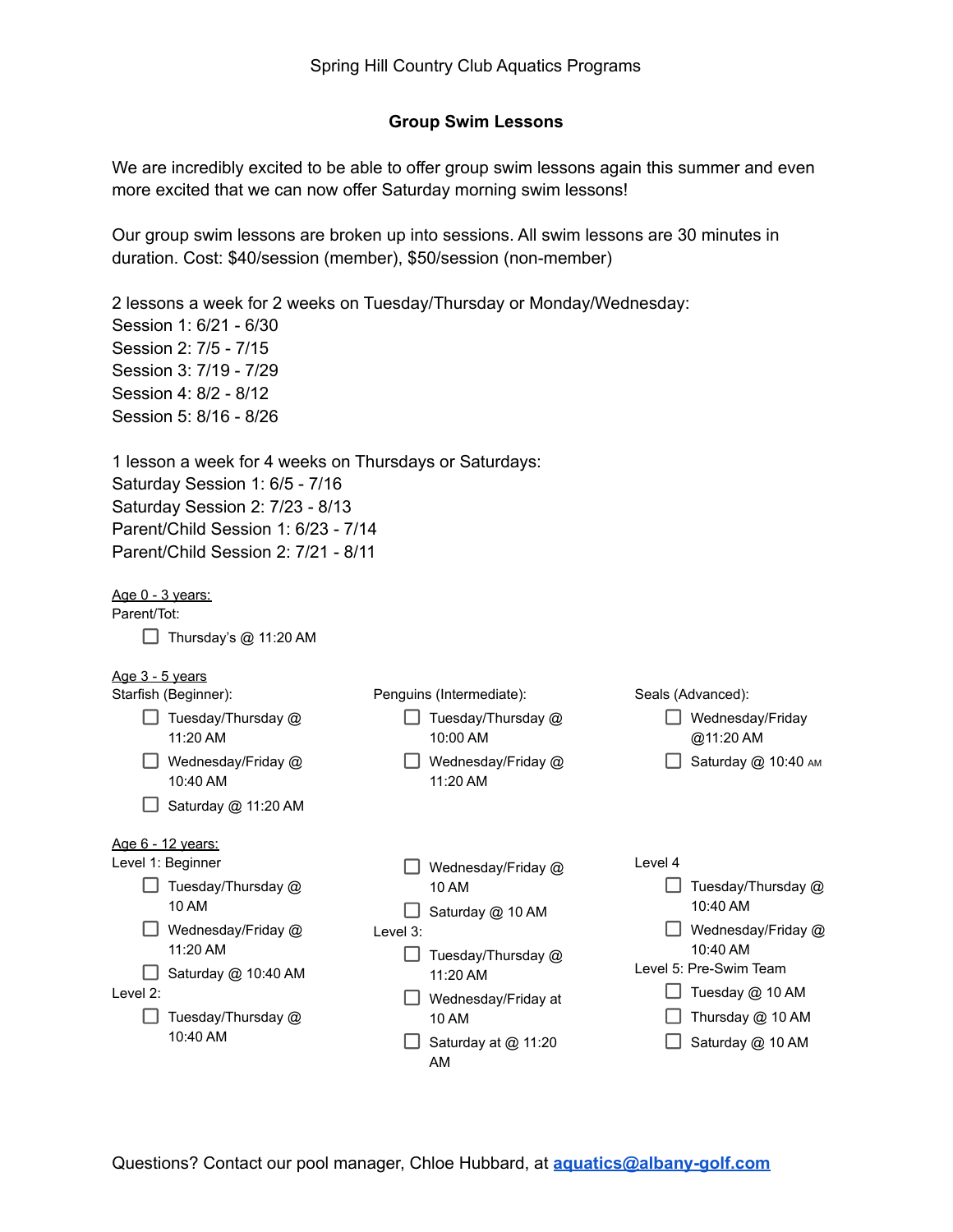# **Private and Semi-Private Swim Lessons**

We are also offering private and semi private swim lessons! Private and semi-private lessons are great for all ages. Whether it is someone who is learning to swim for the first time, trying to prepare for an aquatic event, or just trying to get back into shape our instructors can work with you to come up with a program that best fits your needs. Each swim lesson is 30 minutes in duration. Up to 4 private or semi-private lessons may be purchased at a time.

# Private Lessons: \$25/lesson (member), \$30/lesson (non-member)

Private swim lessons allow for a one on one instructor and student experience. This allows our instructors to cater to meet individual needs and goals.

#### Semi-Private Lessons\*: \$20/lesson (member), \$25/lesson (non-member)

Our semi-private swim lessons allow swimmers to work together with an instructor to achieve goals in a 2 on 1 environment. \*Price per person

# Parent/Child Lessons (Ages 6 months - 3 years)

# Parent/Tot: Tiny Turtles

Our Tiny Turtles class allows children under 3 to be in the water with a parent/guardian. Kids will be introduced to swim lessons in a fun and engaging way. Parents are given the tools to swim safely in the water with their little ones. Maximum of 10 students.

# Preschool Swim Lessons (Ages 3-5)

#### Preschool 1: Starfish

Introduction to swim lessons for children ages 3-5 years old. No prior swim lessons necessary. Students will develop their aquatic and water safety skills in a fun and engaging environment. Maximum of 4 students per instructor.

#### Preschool 2: Penguins

Preschool 2 is for children ages 3-5 who are already comfortable submerging their face in the water and jumping in independently. Students continue to build their skills in a safe and fun way. Maximum of 5 students per instructor.

#### Preschool 3: Seals

Our preschool 3 class is for children ages 3-5 who are already able to float independently on both their front and back. This class continues to develop endurance and technical ability in a fun, safe, and engaging way. Maximum 5 students per instructor